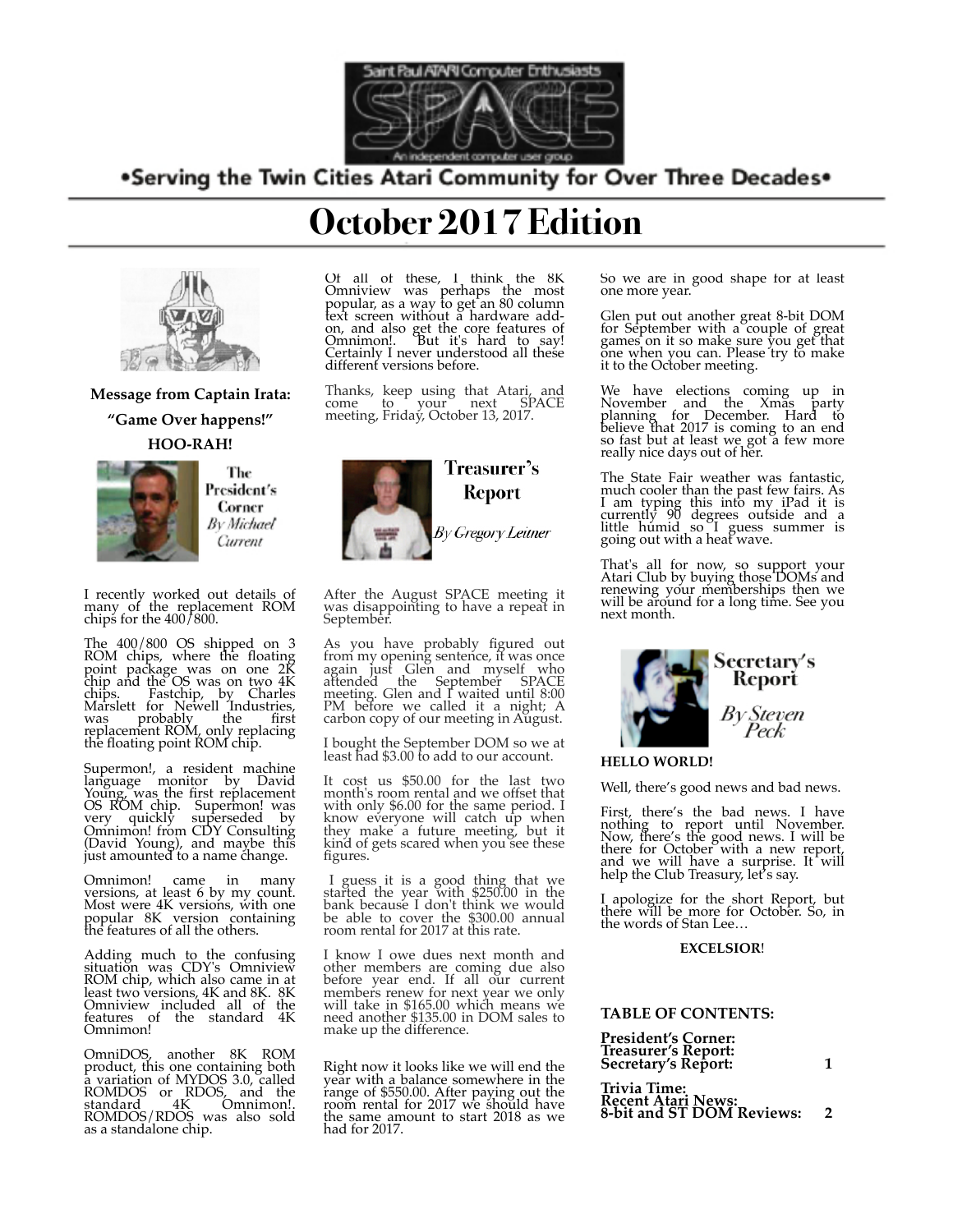#### **TRIVIA TIME!**

*Before the Atari Jaguar, there was a cancelled project calling for a 32-bit system, known as the "Panther."*

### **Recent Atari News**

Atari® Reveals More Details About Ataribox

With a design inspired by the iconic console and powered by the latest chip technology, Ataribox will offer much more than video games

NEW YORK, NY – September 26, 2017 – Atari®, one of the world's most recognized publishers and producers of interactive entertainment, today released new information about Ataribox, a product that brings gaming and more to the living room.

The launch also signals a return by Atari to creating its own hardware in a broad eco-system of accessories and content. Since we announced Ataribox three months ago, we have received more than 90,000 registrations on Ataribox.com.

Ataribox has a unique modern design, influenced by iconic Atari products such as the Atari 2600. Technology wise, it is powered by an AMD customized processor with Radeon Graphics technology.

Ataribox will offer games and more: bringing a full PC experience to the TV, it will also include streaming, applications, social, browsing, and music.

Ataribox will run a Linux OS, with a user interface customized for the TV.

Ataribox will launch with a large back-catalog of Atari classic games, and current titles from a range of studios.

Additional details on content and partnerships will be released at a later date. Given the open nature of the OS, players will also be able to access and play compatible games from other content platforms.

"With Ataribox, we wanted to create an open system, a killer product where people can game, stream and browse with as much freedom as possible. Atari games and content will be available as well as games and content from other providers," said Fred Chesnais, Atari Chief Executive Officer.

"We also wanted to launch Ataribox with our community, and reward<br>our fans with exclusive early access, special editions, and include them as active participants in the product rollout."

Ataribox with our community, and reward our fans with exclusive early access, special editions, and include them as active participants in the product rollout." Ataribox will first be made available via the Indiegogo crowdfunding platform this fall, with targeted global launch in Spring 2018. The expected price range will be \$249-\$299 USD depending on specific editions and memory configurations.

"People are used to the flexibility of a PC, but most connected TV devices have closed systems and content stores. Ataribox is an open system, and while our user interface will be easy to use, people will also be free to access and customize the underlying OS," said Feargal Mac, Ataribox General Manager. "We've chosen to launch Ataribox with Indiegogo given their focus on delivering technology products, and their strong international presence in over 200 countries, allowing us to reach and involve as many Atari fans around the world as possible.

Today, new assets are released on Ataribox's social channels including Facebook [https://](https://www.facebook.com/atariboxofficial/) [www.facebook.com/](https://www.facebook.com/atariboxofficial/) [atariboxofficial/](https://www.facebook.com/atariboxofficial/) a n d Twitter <u>[https://twitter.com/](https://twitter.com/atariboxproject)</u><br><u>atariboxproject</u>. [People](https://twitter.com/atariboxproject) [can](https://twitter.com/atariboxproject) get<br>access [to](https://twitter.com/atariboxproject) [earl](https://twitter.com/atariboxproject)y information and additional details by signing up at [www.AtariBox.com.](http://www.ataribox.com/)

To stay updated with the latest information about Atari, visit [www.Atari.com,](http://www.atari.com/) Like us on Facebook at [https://](https://www.facebook.com/atari) [www.facebook.com/atari and](https://www.facebook.com/atari)  Follow us on Twitter @Atari. For specific updates on Ataribox subscribe at <u>www.ataribox.com</u>.

#### About Atari

Atari is an interactive entertainment production company. As an iconic brand that transcends generations and audiences, the company is globally recognized for its multiplatform, interactive entertainment and licensed products. Atari owns and/or manages a portfolio of more than 200 games and franchises, including world-renowned brands like Asteroids®, Centipede®, Missile Command®, Pong®, and RollerCoaster Tycoon®. Visit us online at <u>www.Atari.com</u>. Atari has offices in New York and Paris.

© 2017 Atari Interactive, Inc. All rights reserved. Atari word mark and logo are trademarks owned by Atari Interactive, Inc.



Atari 8-bit **DOM** Report By Steven Peck

Since I will be at the SPACE Meeting on Friday, October 13, 2017, I will muster the DOM Reviews for the months missed in November in the Special Election Issue of the SPACE Newsletter.

I apologize for any inconvenience that this has caused. But, expect a hefty



#### ST DOM NEWS & REVIEWS

#### $\bf{By Michael Allard}$ ve Credite: Rill Rertram /Wikipedi (Image Credits: Bill Bertram/Wikipedia)

been very difficult finding software that will I apologize to the club for having the ST<br>DOMe sooo for and four in hotuson. It has been very difficult finding software that will run on an NTSC system with causing the screen to roll. DOMs sooo far and few in between. It has will run on an NTSC system without causing the screen to roll.

school TVs, before CRT was phased out, were Haying the APEX  $20^{\prime\prime}$  TV that I once t with my 51 to give out on the was a map school TVs, before CRT was phased of were made to support both 50Hz 60Hz signals until I lost that TV. Bumm Having the APEX 20" TV that I once used with my ST to give out on me was a major setback. I never realized that NTSC oldschool TVs, before CRT was phased out, were made to support both 50Hz and 60Hz signals until I lost that TV. Bummer.

 $\mathcal{G}_\mathcal{G}$  on this month is monthly defined by The good new es the<br>'s take a l vaiting for  $\sim$   $\sim$   $\sim$   $\sim$ The good news is that I managed to get a few DOMs completed with the "new" TV set that occupies the once abandoned space. Now, let's take a look at the games on this month's ST DOM you all have been waiting for.

# **FABLE**

thinking of Lance for this one remember the times he has said to me the the text duventure games. And will<br>I ran across this one I had to include it right folder labeled FABLE to locate a file I was thinking of Lance for this one. I remember the times he has said to me he likes the text adventure games. And when I ran across this one I had to include it.

To load the game you will need to 9 PREFERENCES to MEDIUM. Once do that you will have to scroll throu pottom To load the game you will need to SET PREFERENCES to MEDIUM. Once you do that you will have to scroll through the bottom right folder labeled FABLE to locate a file called RUN.TTP. Doubleclicking on this file will cause the program to ask for the file to load. Simply type in "FABLE" and press RETURN.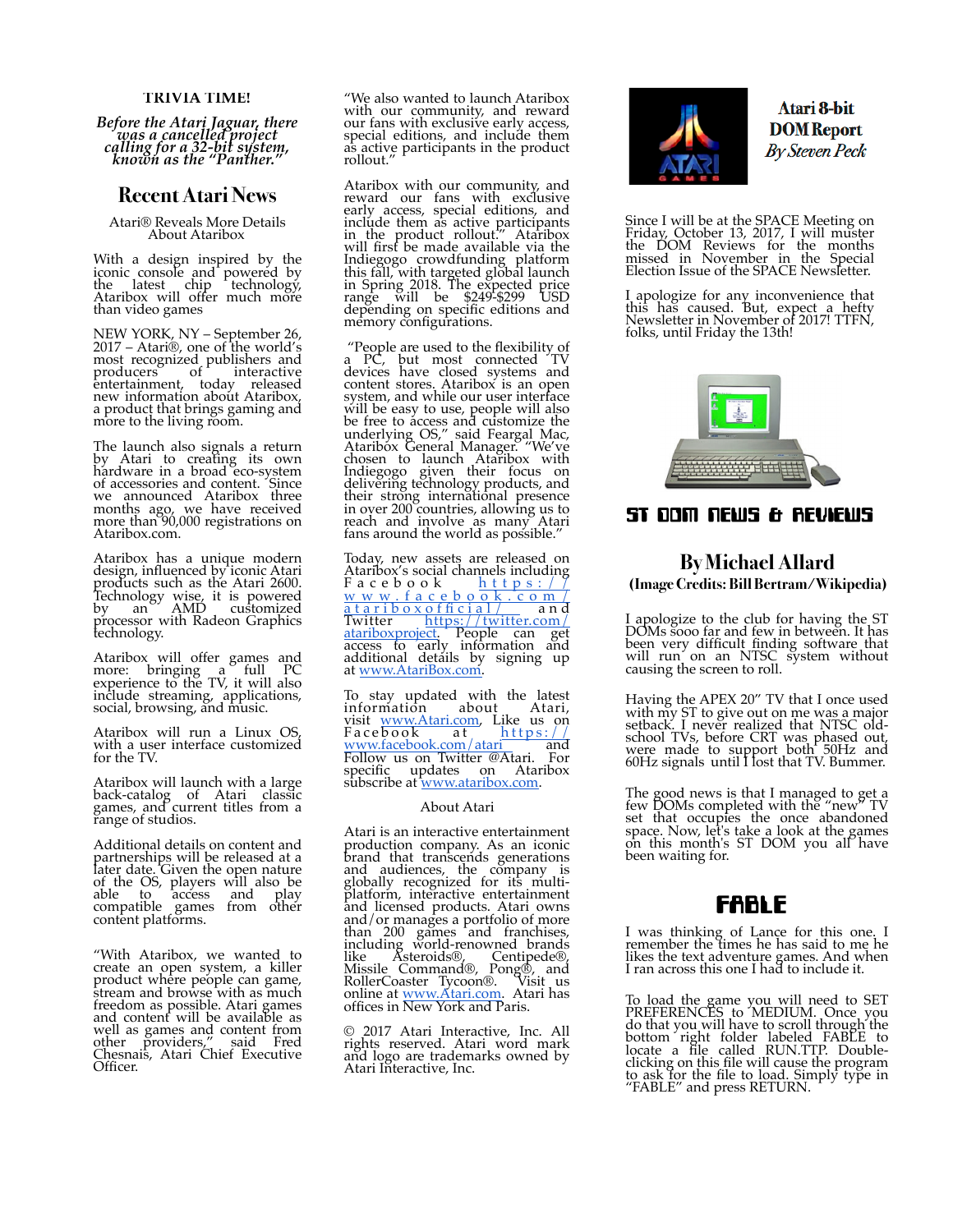Unfortunately, I am not very good at the text adventure games...yet. And I only played it enough to make sure it worked on the DOM disk.

What little bit I did play I enjoyed but I got lost after a few minutes of play time.

Looks like I'm going to need some graph paper to plot out my journey and to jot down what I found where.

Hopefully others will enjoy this text adventure game and have fun pushing pencils against paper as I am fixing to do.

If other members like this game, then I will start including "more<br>like it. Be sure to share your experience in the newsletter.

# BOBBLES

Bobbles is a matching game very similar to Sega's Columns that graced their 8-bit and 16-bit consoles. Sorry about that; I am aware this is an Atari computer club, but I didn't know how else to word it or what to relate it to.

In Bobbles you are trying to create matches by jewel type. Each jewel is of a specific color and shape with random pieces dropping down from the top Tetris-style, even the playfield is<br>somewhat like Tetris.

Using a joystick you can move the pieces anywhere horizontally within the confined spaces of the playfield. Using the Trigger button cycles the jewels in the piece around.

When you get the piece how you want it pushing the joystick down to instantly drop the piece to the bottom of the playfield, or stack it on top of other pieces already there.

Once you get at least three jewels lined up horizontally, vertically, diagonally, or a combination of any or all of those, they are removed from the board, points are given, and any pieces above drop down to take their place.

On the left of the screen is where you will see what piece is coming down next, the number of jewels you have matched so far, and the number required to finish the level.

If you make the required number of matches on a level you advance to the next one. But watch out as new levels can introduce new jewels to challenge your stacking and matching strategy.

This arcade-style game is fun and challenging. It is also a good way to pass some time should you have a lot of time to spend on it.

It doesn't take much to make matches and it is exciting to make one match and watch the pieces fall down into place to make more matches, creating combos that at times can seem endless. A fun game that I hope others find enjoyable as well.

# EVADER

Evader is a space shoot 'em up game that is easy to pick up and play. All you have to do is blast everything on the screen whether it moves or not all while avoiding any enemy return fire.

There are power-ups in the game that give the player various weapons and increased fire power for those weapons.

Oh...and use your joystick with this one. Just make sure you bring your best controller with you for this mindless arcade-style blasteverything entertainment.

# CLOSING STATEMENTS

And that, my friends, ends what is on this month's ST DOM. I had fun making it and I hope you enjoy what is on it. I try my best to cram as much on a single disk as possible but there are some programs I have come across that hog a whole disk.

Steve was kind enough to point me to a link in the public domain where a single file exists that contains over 14 gigabytes of ST software with lots of freeware, shareware, demos, and more.

I have had a dedicated Windows XP-based ST DOM system setup just for making our ST DOMs each month that also catalogs every disk I've made. It is an isolated system meaning it is not allowed to go online at all so no worries about anything or anyone trying to hack into it or it going down from a virus attack.

I downloaded the file which took about 5 hours and expanded all of its contents onto the ST DOM machine.

Adding that large library of ST programs just expanded the software I can use to make these disks as long as I have blank disks to make them.

With that being said you can count on me to have disks ready from here on out. I encourage club members to share their high scores from playing the games on the DOMs with the newsletter. I'd really like to see your best scores!! Now...if you will excuse me...I have a LOT of ST programs to go through to see what works, what don't work, and what I can use for SPACE DOM disks.

Enjoy your ST DOM this month and I will return next month with more exciting DOM content!





**The next SPACE Meeting is on Friday, October 13, 2017, at 7:30 PM.**

**We hope to see you there and then!**

**Thank You!**